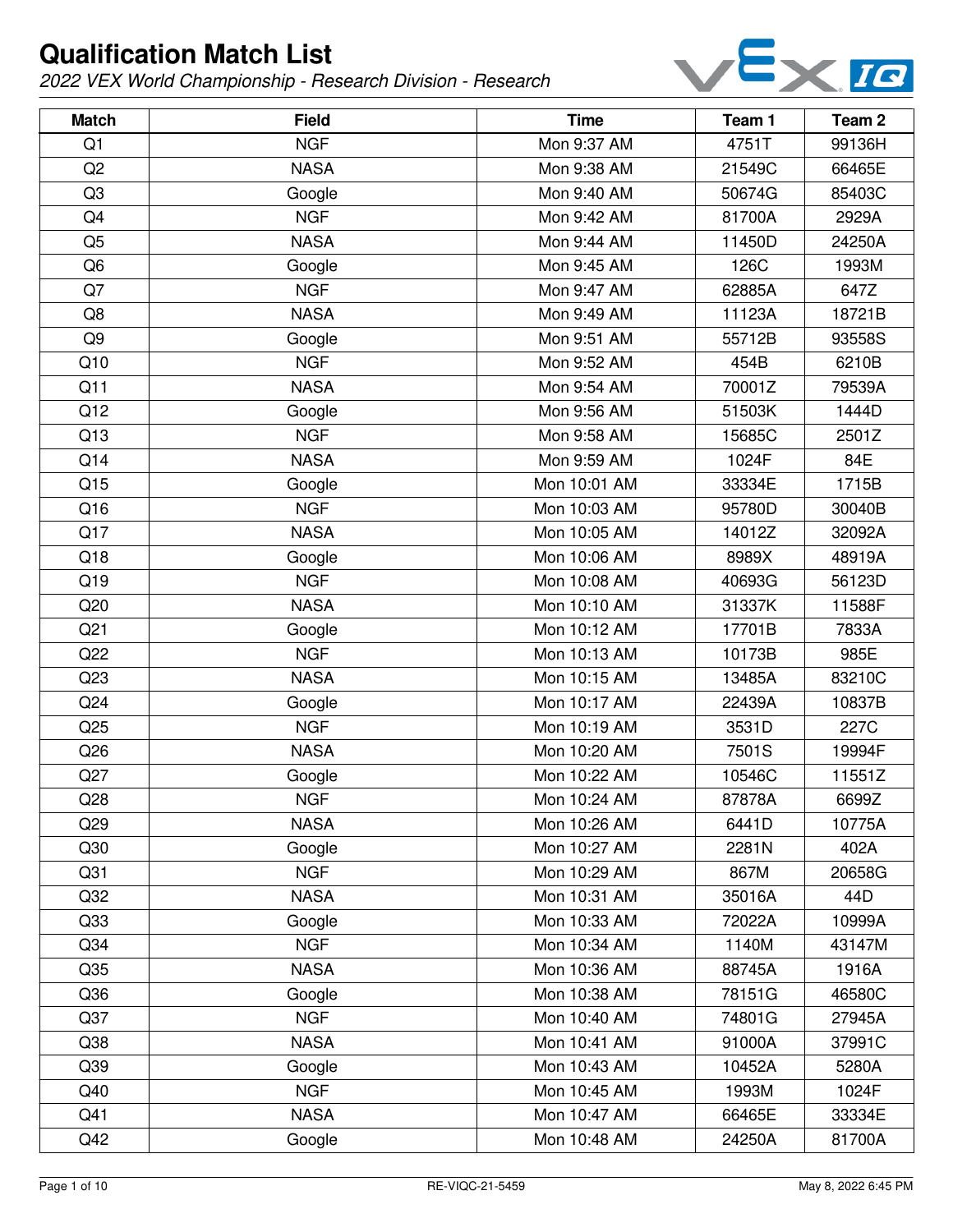

| <b>Match</b>    | <b>Field</b> | <b>Time</b>  | Team 1 | Team <sub>2</sub> |
|-----------------|--------------|--------------|--------|-------------------|
| Q43             | <b>NGF</b>   | Mon 10:50 AM | 93558S | 4751T             |
| Q44             | <b>NASA</b>  | Mon 10:52 AM | 99136H | 985E              |
| Q45             | Google       | Mon 10:54 AM | 11450D | 21549C            |
| Q46             | <b>NGF</b>   | Mon 10:55 AM | 126C   | 62885A            |
| Q47             | <b>NASA</b>  | Mon 10:57 AM | 19994F | 56123D            |
| Q48             | Google       | Mon 10:59 AM | 48919A | 1715B             |
| Q49             | <b>NGF</b>   | Mon 11:01 AM | 15685C | 70001Z            |
| Q50             | <b>NASA</b>  | Mon 11:02 AM | 14012Z | 50674G            |
| Q51             | Google       | Mon 11:04 AM | 84E    | 18721B            |
| Q52             | <b>NGF</b>   | Mon 11:06 AM | 2501Z  | 32092A            |
| Q53             | <b>NASA</b>  | Mon 11:08 AM | 6210B  | 10999A            |
| Q54             | Google       | Mon 11:09 AM | 43147M | 20658G            |
| Q55             | <b>NGF</b>   | Mon 11:11 AM | 11551Z | 31337K            |
| Q56             | <b>NASA</b>  | Mon 11:13 AM | 647Z   | 11588F            |
| Q57             | Google       | Mon 11:15 AM | 10546C | 22439A            |
| Q58             | <b>NGF</b>   | Mon 11:16 AM | 10775A | 1140M             |
| Q59             | <b>NASA</b>  | Mon 11:18 AM | 51503K | 867M              |
| Q60             | Google       | Mon 11:20 AM | 227C   | 35016A            |
| Q61             | <b>NGF</b>   | Mon 11:22 AM | 83210C | 85403C            |
| Q <sub>62</sub> | <b>NASA</b>  | Mon 11:23 AM | 37991C | 13485A            |
| Q63             | Google       | Mon 11:25 AM | 30040B | 27945A            |
| Q64             | <b>NGF</b>   | Mon 11:27 AM | 10837B | 7501S             |
| Q65             | <b>NASA</b>  | Mon 11:29 AM | 91000A | 95780D            |
| Q66             | Google       | Mon 11:30 AM | 8989X  | 10452A            |
| Q67             | <b>NGF</b>   | Mon 11:32 AM | 55712B | 40693G            |
| Q68             | <b>NASA</b>  | Mon 11:34 AM | 1916A  | 454B              |
| Q69             | Google       | Mon 11:36 AM | 46580C | 3531D             |
| Q70             | <b>NGF</b>   | Mon 11:37 AM | 1444D  | 11123A            |
| Q71             | <b>NASA</b>  | Mon 11:39 AM | 6699Z  | 72022A            |
| Q72             | Google       | Mon 11:41 AM | 2929A  | 78151G            |
| Q73             | <b>NGF</b>   | Mon 11:43 AM | 5280A  | 2281N             |
| Q74             | <b>NASA</b>  | Mon 11:44 AM | 17701B | 6441D             |
| Q75             | Google       | Mon 11:46 AM | 79539A | 87878A            |
| Q76             | <b>NGF</b>   | Mon 11:48 AM | 7833A  | 10173B            |
| Q77             | <b>NASA</b>  | Mon 11:50 AM | 74801G | 88745A            |
| Q78             | Google       | Mon 11:51 AM | 402A   | 44D               |
| Q79             | <b>NGF</b>   | Mon 1:00 PM  | 93558S | 11551Z            |
| Q80             | <b>NASA</b>  | Mon 1:01 PM  | 4751T  | 1024F             |
| Q81             | Google       | Mon 1:03 PM  | 1993M  | 867M              |
| Q82             | <b>NGF</b>   | Mon 1:05 PM  | 84E    | 35016A            |
| Q83             | <b>NASA</b>  | Mon 1:07 PM  | 22439A | 31337K            |
| Q84             | Google       | Mon 1:08 PM  | 10999A | 91000A            |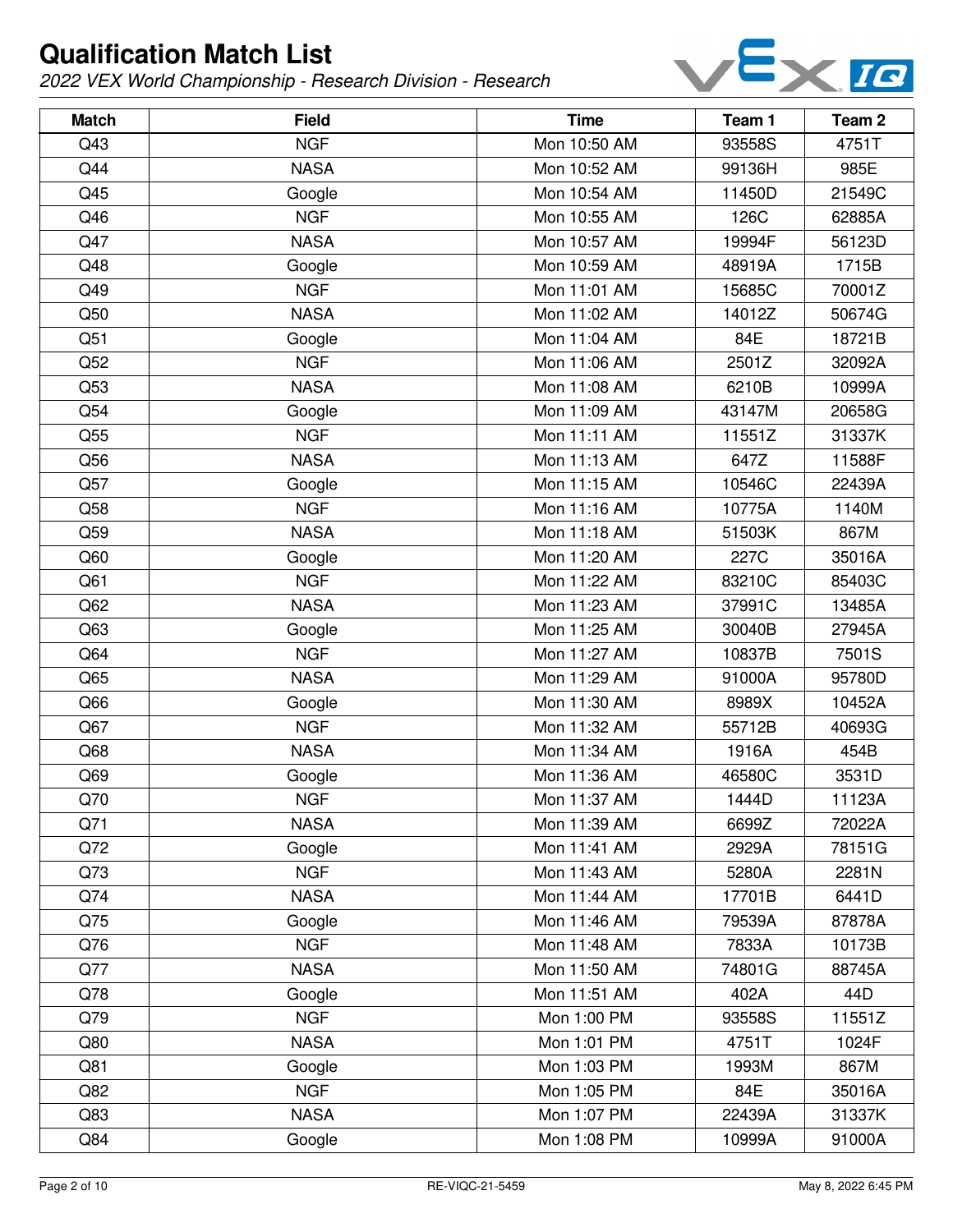

| <b>Match</b> | <b>Field</b> | <b>Time</b> | Team 1 | Team 2 |
|--------------|--------------|-------------|--------|--------|
| Q85          | <b>NGF</b>   | Mon 1:10 PM | 32092A | 15685C |
| Q86          | <b>NASA</b>  | Mon 1:12 PM | 647Z   | 55712B |
| Q87          | Google       | Mon 1:14 PM | 30040B | 10546C |
| Q88          | <b>NGF</b>   | Mon 1:15 PM | 27945A | 11450D |
| Q89          | <b>NASA</b>  | Mon 1:17 PM | 1444D  | 33334E |
| Q90          | Google       | Mon 1:19 PM | 20658G | 85403C |
| Q91          | <b>NGF</b>   | Mon 1:21 PM | 2929A  | 46580C |
| Q92          | <b>NASA</b>  | Mon 1:22 PM | 72022A | 50674G |
| Q93          | Google       | Mon 1:24 PM | 21549C | 51503K |
| Q94          | <b>NGF</b>   | Mon 1:26 PM | 78151G | 95780D |
| Q95          | <b>NASA</b>  | Mon 1:28 PM | 6699Z  | 2501Z  |
| Q96          | Google       | Mon 1:29 PM | 10173B | 10452A |
| Q97          | <b>NGF</b>   | Mon 1:31 PM | 37991C | 87878A |
| Q98          | <b>NASA</b>  | Mon 1:33 PM | 44D    | 10775A |
| Q99          | Google       | Mon 1:35 PM | 18721B | 1140M  |
| Q100         | <b>NGF</b>   | Mon 1:36 PM | 402A   | 14012Z |
| Q101         | <b>NASA</b>  | Mon 1:38 PM | 985E   | 19994F |
| Q102         | Google       | Mon 1:40 PM | 99136H | 11123A |
| Q103         | <b>NGF</b>   | Mon 1:42 PM | 56123D | 7501S  |
| Q104         | <b>NASA</b>  | Mon 1:43 PM | 43147M | 6210B  |
| Q105         | Google       | Mon 1:45 PM | 81700A | 88745A |
| Q106         | <b>NGF</b>   | Mon 1:47 PM | 62885A | 83210C |
| Q107         | <b>NASA</b>  | Mon 1:49 PM | 1715B  | 10837B |
| Q108         | Google       | Mon 1:50 PM | 24250A | 2281N  |
| Q109         | <b>NGF</b>   | Mon 1:52 PM | 3531D  | 126C   |
| Q110         | <b>NASA</b>  | Mon 1:54 PM | 454B   | 66465E |
| Q111         | Google       | Mon 1:56 PM | 11588F | 40693G |
| Q112         | <b>NGF</b>   | Mon 1:57 PM | 1916A  | 74801G |
| Q113         | <b>NASA</b>  | Mon 1:59 PM | 6441D  | 7833A  |
| Q114         | Google       | Mon 2:01 PM | 79539A | 17701B |
| Q115         | <b>NGF</b>   | Mon 2:03 PM | 13485A | 8989X  |
| Q116         | <b>NASA</b>  | Mon 2:04 PM | 5280A  | 70001Z |
| Q117         | Google       | Mon 2:06 PM | 48919A | 227C   |
| Q118         | <b>NGF</b>   | Mon 2:08 PM | 22439A | 1444D  |
| Q119         | <b>NASA</b>  | Mon 2:10 PM | 33334E | 78151G |
| Q120         | Google       | Mon 2:11 PM | 35016A | 647Z   |
| Q121         | <b>NGF</b>   | Mon 2:13 PM | 867M   | 10546C |
| Q122         | <b>NASA</b>  | Mon 2:15 PM | 10999A | 30040B |
| Q123         | Google       | Mon 2:17 PM | 31337K | 95780D |
| Q124         | <b>NGF</b>   | Mon 2:18 PM | 84E    | 4751T  |
| Q125         | <b>NASA</b>  | Mon 2:20 PM | 1024F  | 55712B |
| Q126         | Google       | Mon 2:22 PM | 32092A | 21549C |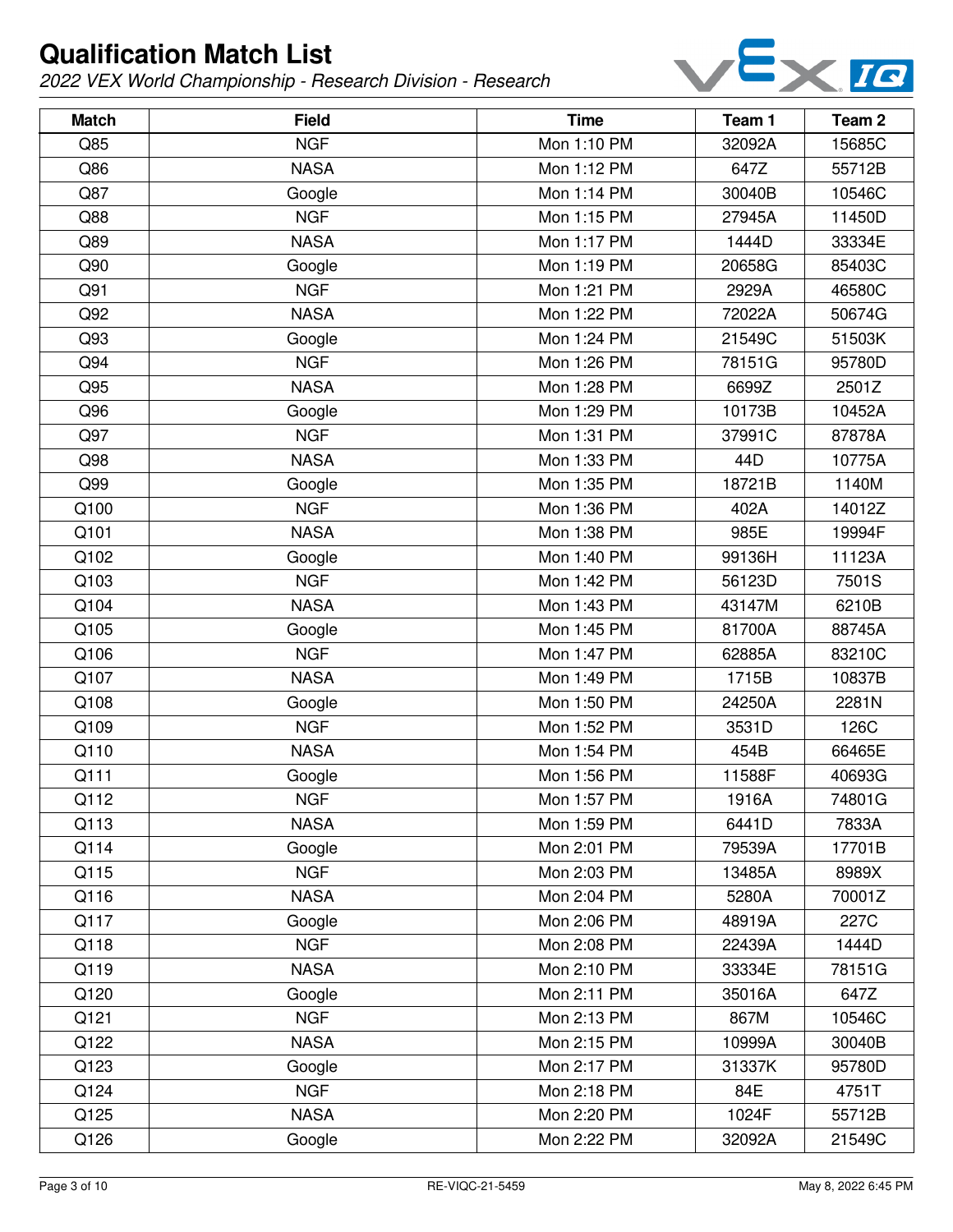

| <b>Match</b> | <b>Field</b> | <b>Time</b> | Team 1 | Team <sub>2</sub> |
|--------------|--------------|-------------|--------|-------------------|
| Q127         | <b>NGF</b>   | Mon 2:24 PM | 7501S  | 72022A            |
| Q128         | <b>NASA</b>  | Mon 2:25 PM | 11551Z | 81700A            |
| Q129         | Google       | Mon 2:27 PM | 66465E | 14012Z            |
| Q130         | <b>NGF</b>   | Mon 2:29 PM | 20658G | 1993M             |
| Q131         | <b>NASA</b>  | Mon 2:31 PM | 6699Z  | 1916A             |
| Q132         | Google       | Mon 2:32 PM | 6210B  | 6441D             |
| Q133         | <b>NGF</b>   | Mon 2:34 PM | 50674G | 11450D            |
| Q134         | <b>NASA</b>  | Mon 2:36 PM | 13485A | 3531D             |
| Q135         | Google       | Mon 2:38 PM | 51503K | 91000A            |
| Q136         | <b>NGF</b>   | Mon 2:39 PM | 48919A | 93558S            |
| Q137         | <b>NASA</b>  | Mon 2:41 PM | 10452A | 37991C            |
| Q138         | Google       | Mon 2:43 PM | 10775A | 10173B            |
| Q139         | <b>NGF</b>   | Mon 2:45 PM | 56123D | 88745A            |
| Q140         | <b>NASA</b>  | Mon 2:46 PM | 43147M | 99136H            |
| Q141         | Google       | Mon 2:48 PM | 24250A | 5280A             |
| Q142         | <b>NGF</b>   | Mon 2:50 PM | 87878A | 74801G            |
| Q143         | <b>NASA</b>  | Mon 2:52 PM | 44D    | 83210C            |
| Q144         | Google       | Mon 2:53 PM | 40693G | 18721B            |
| Q145         | <b>NGF</b>   | Mon 2:55 PM | 62885A | 15685C            |
| Q146         | <b>NASA</b>  | Mon 2:57 PM | 19994F | 1715B             |
| Q147         | Google       | Mon 2:59 PM | 11588F | 70001Z            |
| Q148         | <b>NGF</b>   | Mon 3:00 PM | 227C   | 8989X             |
| Q149         | <b>NASA</b>  | Mon 3:02 PM | 85403C | 17701B            |
| Q150         | Google       | Mon 3:04 PM | 2501Z  | 402A              |
| Q151         | <b>NGF</b>   | Mon 3:06 PM | 985E   | 1140M             |
| Q152         | <b>NASA</b>  | Mon 3:07 PM | 126C   | 454B              |
| Q153         | Google       | Mon 3:09 PM | 2281N  | 7833A             |
| Q154         | <b>NGF</b>   | Mon 3:11 PM | 11123A | 2929A             |
| Q155         | <b>NASA</b>  | Mon 3:13 PM | 10837B | 79539A            |
| Q156         | Google       | Mon 3:14 PM | 27945A | 46580C            |
| Q157         | <b>NGF</b>   | Mon 3:16 PM | 10999A | 1444D             |
| Q158         | <b>NASA</b>  | Mon 3:18 PM | 1024F  | 22439A            |
| Q159         | Google       | Mon 3:20 PM | 3531D  | 21549C            |
| Q160         | <b>NGF</b>   | Mon 3:21 PM | 1993M  | 43147M            |
| Q161         | <b>NASA</b>  | Mon 3:23 PM | 30040B | 10775A            |
| Q162         | Google       | Mon 3:25 PM | 37991C | 6441D             |
| Q163         | <b>NGF</b>   | Mon 3:27 PM | 83210C | 91000A            |
| Q164         | <b>NASA</b>  | Mon 3:28 PM | 11450D | 14012Z            |
| Q165         | Google       | Mon 3:30 PM | 867M   | 48919A            |
| Q166         | <b>NGF</b>   | Mon 3:32 PM | 72022A | 51503K            |
| Q167         | <b>NASA</b>  | Mon 3:34 PM | 19994F | 87878A            |
| Q168         | Google       | Mon 3:35 PM | 17701B | 74801G            |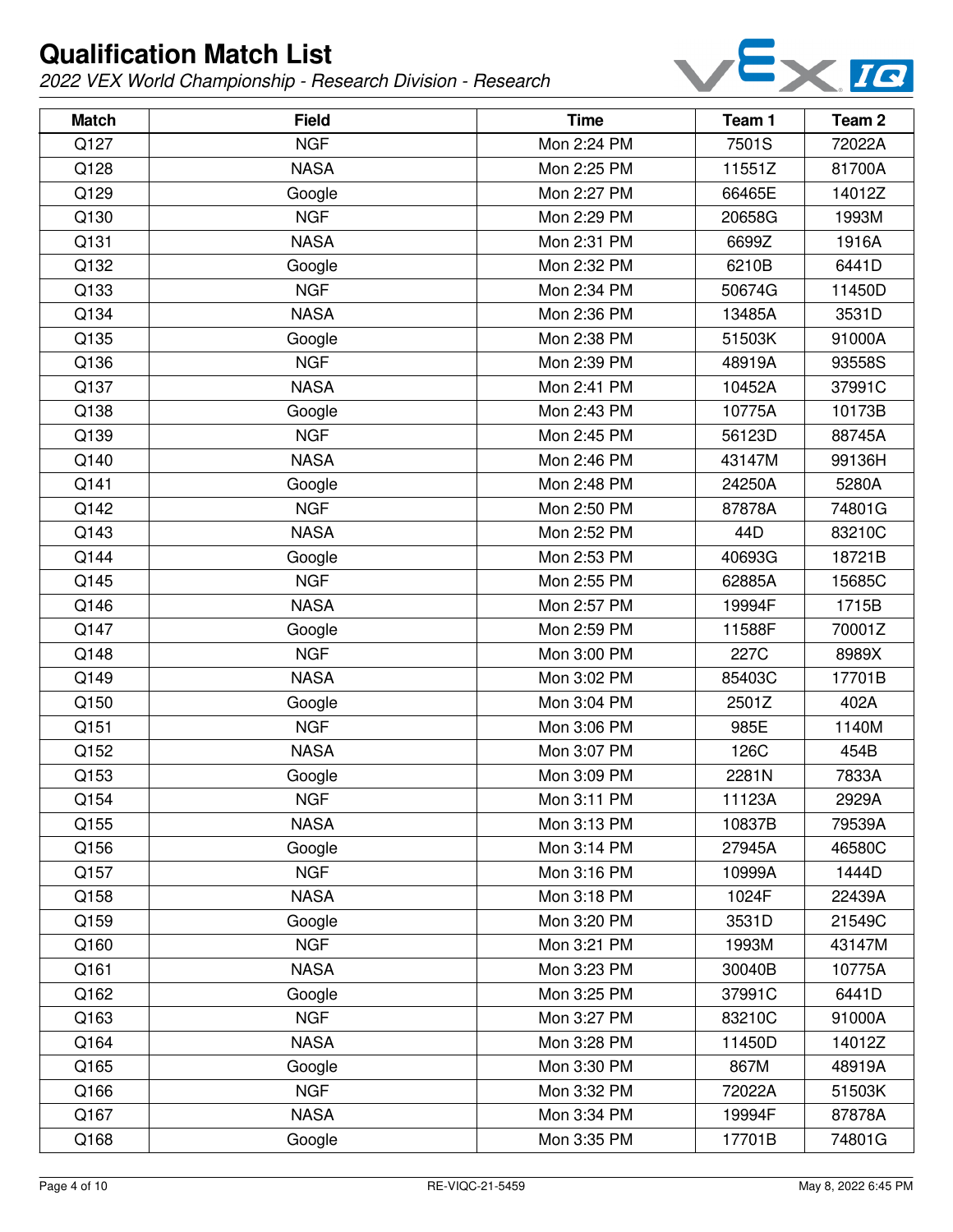

| <b>Match</b> | <b>Field</b> | <b>Time</b> | Team 1 | Team <sub>2</sub> |
|--------------|--------------|-------------|--------|-------------------|
| Q169         | <b>NGF</b>   | Mon 3:37 PM | 70001Z | 84E               |
| Q170         | <b>NASA</b>  | Mon 3:39 PM | 20658G | 13485A            |
| Q171         | Google       | Mon 3:41 PM | 62885A | 6699Z             |
| Q172         | <b>NGF</b>   | Mon 3:42 PM | 95780D | 10546C            |
| Q173         | <b>NASA</b>  | Mon 3:44 PM | 7501S  | 33334E            |
| Q174         | Google       | Mon 3:46 PM | 10837B | 31337K            |
| Q175         | <b>NGF</b>   | Mon 3:48 PM | 6210B  | 15685C            |
| Q176         | <b>NASA</b>  | Mon 3:49 PM | 11123A | 647Z              |
| Q177         | Google       | Mon 3:51 PM | 10452A | 454B              |
| Q178         | <b>NGF</b>   | Mon 3:53 PM | 7833A  | 50674G            |
| Q179         | <b>NASA</b>  | Mon 3:55 PM | 18721B | 56123D            |
| Q180         | Google       | Mon 3:56 PM | 35016A | 2929A             |
| Q181         | <b>NGF</b>   | Mon 3:58 PM | 32092A | 1916A             |
| Q182         | <b>NASA</b>  | Mon 4:00 PM | 8989X  | 24250A            |
| Q183         | Google       | Mon 4:02 PM | 44D    | 11588F            |
| Q184         | <b>NGF</b>   | Mon 4:03 PM | 85403C | 1715B             |
| Q185         | <b>NASA</b>  | Mon 4:05 PM | 1140M  | 78151G            |
| Q186         | Google       | Mon 4:07 PM | 55712B | 10173B            |
| Q187         | <b>NGF</b>   | Mon 4:09 PM | 2281N  | 2501Z             |
| Q188         | <b>NASA</b>  | Mon 4:10 PM | 66465E | 5280A             |
| Q189         | Google       | Mon 4:12 PM | 402A   | 11551Z            |
| Q190         | <b>NGF</b>   | Mon 4:14 PM | 88745A | 126C              |
| Q191         | <b>NASA</b>  | Mon 4:16 PM | 40693G | 27945A            |
| Q192         | Google       | Mon 4:17 PM | 985E   | 4751T             |
| Q193         | <b>NGF</b>   | Mon 4:19 PM | 46580C | 93558S            |
| Q194         | <b>NASA</b>  | Mon 4:21 PM | 99136H | 227C              |
| Q195         | Google       | Mon 4:23 PM | 81700A | 79539A            |
| Q196         | <b>NGF</b>   | Mon 4:24 PM | 48919A | 13485A            |
| Q197         | <b>NASA</b>  | Mon 4:26 PM | 95780D | 51503K            |
| Q198         | Google       | Mon 4:28 PM | 18721B | 7501S             |
| Q199         | <b>NGF</b>   | Mon 4:30 PM | 14012Z | 22439A            |
| Q200         | <b>NASA</b>  | Mon 4:31 PM | 11450D | 10999A            |
| Q201         | Google       | Mon 4:33 PM | 91000A | 33334E            |
| Q202         | <b>NGF</b>   | Mon 4:35 PM | 83210C | 20658G            |
| Q203         | <b>NASA</b>  | Mon 4:37 PM | 84E    | 37991C            |
| Q204         | Google       | Mon 4:38 PM | 1444D  | 17701B            |
| Q205         | <b>NGF</b>   | Mon 4:40 PM | 43147M | 10837B            |
| Q206         | <b>NASA</b>  | Mon 4:42 PM | 31337K | 1916A             |
| Q207         | Google       | Mon 4:44 PM | 5280A  | 1140M             |
| Q208         | <b>NGF</b>   | Mon 4:45 PM | 1715B  | 55712B            |
| Q209         | <b>NASA</b>  | Mon 4:47 PM | 1993M  | 32092A            |
| Q210         | Google       | Mon 4:49 PM | 78151G | 11588F            |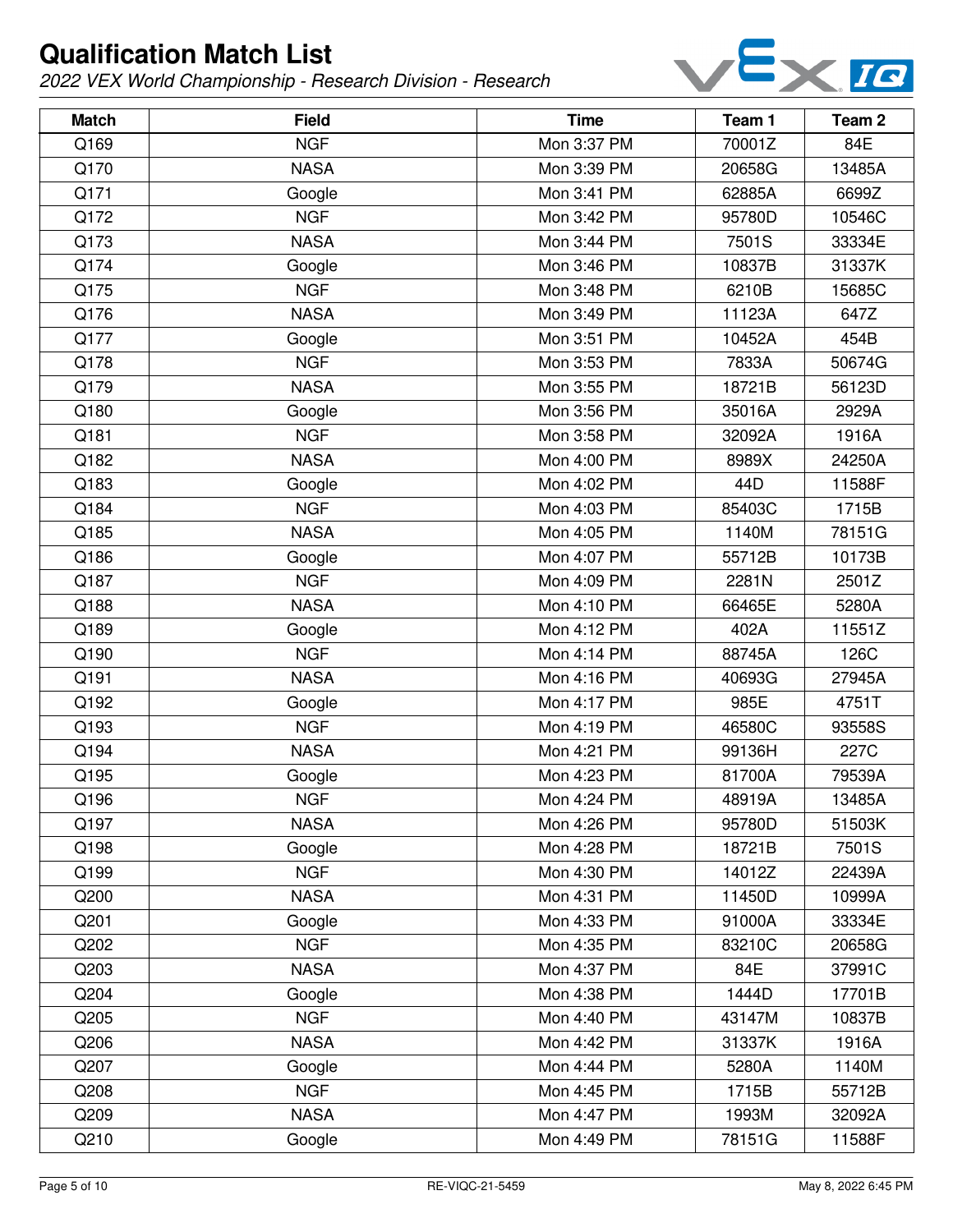

| <b>Match</b> | <b>Field</b> | <b>Time</b> | Team 1 | Team 2 |
|--------------|--------------|-------------|--------|--------|
| Q211         | <b>NGF</b>   | Mon 4:51 PM | 30040B | 2281N  |
| Q212         | <b>NASA</b>  | Mon 4:52 PM | 66465E | 1024F  |
| Q213         | Google       | Mon 4:54 PM | 7833A  | 985E   |
| Q214         | <b>NGF</b>   | Mon 4:56 PM | 10546C | 402A   |
| Q215         | <b>NASA</b>  | Mon 4:58 PM | 227C   | 44D    |
| Q216         | Google       | Mon 4:59 PM | 99136H | 126C   |
| Q217         | <b>NGF</b>   | Mon 5:01 PM | 867M   | 35016A |
| Q218         | <b>NASA</b>  | Mon 5:03 PM | 454B   | 85403C |
| Q219         | Google       | Mon 5:05 PM | 2929A  | 8989X  |
| Q220         | <b>NGF</b>   | Mon 5:06 PM | 56123D | 87878A |
| Q221         | <b>NASA</b>  | Mon 5:08 PM | 88745A | 6210B  |
| Q222         | Google       | Mon 5:10 PM | 15685C | 3531D  |
| Q223         | <b>NGF</b>   | Mon 5:12 PM | 50674G | 11123A |
| Q224         | <b>NASA</b>  | Mon 5:13 PM | 6441D  | 70001Z |
| Q225         | Google       | Mon 5:15 PM | 79539A | 19994F |
| Q226         | <b>NGF</b>   | Mon 5:17 PM | 21549C | 6699Z  |
| Q227         | <b>NASA</b>  | Mon 5:19 PM | 27945A | 11551Z |
| Q228         | Google       | Mon 5:20 PM | 46580C | 72022A |
| Q229         | <b>NGF</b>   | Mon 5:22 PM | 93558S | 81700A |
| Q230         | <b>NASA</b>  | Mon 5:24 PM | 2501Z  | 10775A |
| Q231         | Google       | Mon 5:26 PM | 10173B | 62885A |
| Q232         | <b>NGF</b>   | Mon 5:27 PM | 647Z   | 24250A |
| Q233         | <b>NASA</b>  | Mon 5:29 PM | 4751T  | 10452A |
| Q234         | Google       | Mon 5:31 PM | 74801G | 40693G |
| Q235         | <b>NGF</b>   | Mon 5:33 PM | 5280A  | 1993M  |
| Q236         | <b>NASA</b>  | Mon 5:34 PM | 44D    | 43147M |
| Q237         | Google       | Mon 5:36 PM | 1140M  | 7501S  |
| Q238         | <b>NGF</b>   | Mon 5:38 PM | 454B   | 35016A |
| Q239         | <b>NASA</b>  | Mon 5:40 PM | 7833A  | 10999A |
| Q240         | Google       | Mon 5:41 PM | 10546C | 2929A  |
| Q241         | <b>NGF</b>   | Mon 5:43 PM | 14012Z | 84E    |
| Q242         | <b>NASA</b>  | Mon 5:45 PM | 55712B | 88745A |
| Q243         | Google       | Mon 5:47 PM | 33334E | 6441D  |
| Q244         | <b>NGF</b>   | Mon 5:48 PM | 19994F | 11450D |
| Q245         | <b>NASA</b>  | Mon 5:50 PM | 21549C | 17701B |
| Q246         | Google       | Mon 5:52 PM | 985E   | 66465E |
| Q247         | <b>NGF</b>   | Mon 5:54 PM | 11588F | 18721B |
| Q248         | <b>NASA</b>  | Mon 5:55 PM | 81700A | 91000A |
| Q249         | Google       | Mon 5:57 PM | 70001Z | 8989X  |
| Q250         | <b>NGF</b>   | Mon 5:59 PM | 10173B | 50674G |
| Q251         | <b>NASA</b>  | Mon 6:01 PM | 46580C | 2281N  |
| Q252         | Google       | Mon 6:02 PM | 72022A | 83210C |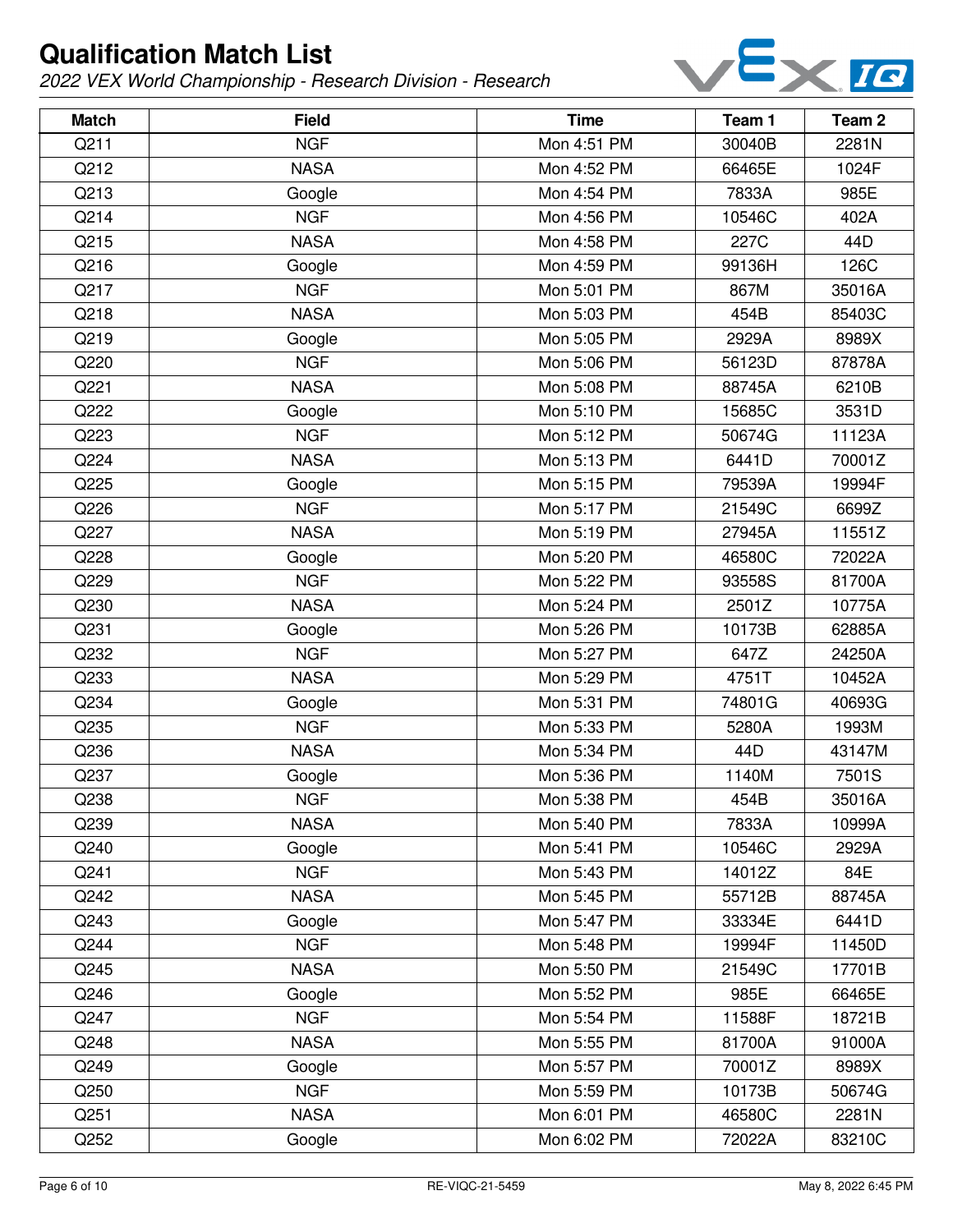

| <b>Match</b> | <b>Field</b> | <b>Time</b> | Team 1 | Team <sub>2</sub> |
|--------------|--------------|-------------|--------|-------------------|
| Q253         | <b>NGF</b>   | Mon 6:04 PM | 32092A | 48919A            |
| Q254         | <b>NASA</b>  | Mon 6:06 PM | 10837B | 1024F             |
| Q255         | Google       | Mon 6:08 PM | 15685C | 51503K            |
| Q256         | <b>NGF</b>   | Mon 6:09 PM | 37991C | 79539A            |
| Q257         | <b>NASA</b>  | Mon 6:11 PM | 1715B  | 4751T             |
| Q258         | Google       | Mon 6:13 PM | 402A   | 3531D             |
| Q259         | <b>NGF</b>   | Mon 6:15 PM | 2501Z  | 22439A            |
| Q260         | <b>NASA</b>  | Mon 6:16 PM | 13485A | 6699Z             |
| Q261         | Google       | Mon 6:18 PM | 85403C | 24250A            |
| Q262         | <b>NGF</b>   | Mon 6:20 PM | 56123D | 31337K            |
| Q263         | <b>NASA</b>  | Mon 6:22 PM | 647Z   | 1444D             |
| Q264         | Google       | Mon 6:23 PM | 227C   | 30040B            |
| Q265         | <b>NGF</b>   | Mon 6:25 PM | 95780D | 99136H            |
| Q266         | <b>NASA</b>  | Mon 6:27 PM | 1916A  | 10452A            |
| Q267         | Google       | Mon 6:29 PM | 6210B  | 867M              |
| Q268         | <b>NGF</b>   | Mon 6:30 PM | 87878A | 11123A            |
| Q269         | <b>NASA</b>  | Mon 6:32 PM | 20658G | 74801G            |
| Q270         | Google       | Mon 6:34 PM | 10775A | 27945A            |
| Q271         | <b>NGF</b>   | Mon 6:36 PM | 93558S | 62885A            |
| Q272         | <b>NASA</b>  | Mon 6:37 PM | 11551Z | 40693G            |
| Q273         | Google       | Mon 6:39 PM | 126C   | 78151G            |
| Q274         | <b>NGF</b>   | Tue 8:15 AM | 17701B | 33334E            |
| Q275         | <b>NASA</b>  | Tue 8:16 AM | 55712B | 985E              |
| Q276         | Google       | Tue 8:18 AM | 7501S  | 1993M             |
| Q277         | <b>NGF</b>   | Tue 8:20 AM | 402A   | 19994F            |
| Q278         | <b>NASA</b>  | Tue 8:22 AM | 7833A  | 72022A            |
| Q279         | Google       | Tue 8:24 AM | 83210C | 8989X             |
| Q280         | <b>NGF</b>   | Tue 8:26 AM | 5280A  | 84E               |
| Q281         | <b>NASA</b>  | Tue 8:27 AM | 31337K | 85403C            |
| Q282         | Google       | Tue 8:29 AM | 46580C | 647Z              |
| Q283         | <b>NGF</b>   | Tue 8:31 AM | 48919A | 454B              |
| Q284         | <b>NASA</b>  | Tue 8:33 AM | 2281N  | 21549C            |
| Q285         | Google       | Tue 8:35 AM | 95780D | 10837B            |
| Q286         | <b>NGF</b>   | Tue 8:37 AM | 1024F  | 15685C            |
| Q287         | <b>NASA</b>  | Tue 8:38 AM | 3531D  | 24250A            |
| Q288         | Google       | Tue 8:40 AM | 14012Z | 43147M            |
| Q289         | <b>NGF</b>   | Tue 8:42 AM | 81700A | 13485A            |
| Q290         | <b>NASA</b>  | Tue 8:44 AM | 56123D | 32092A            |
| Q291         | Google       | Tue 8:46 AM | 87878A | 2929A             |
| Q292         | <b>NGF</b>   | Tue 8:48 AM | 88745A | 62885A            |
| Q293         | <b>NASA</b>  | Tue 8:49 AM | 44D    | 30040B            |
| Q294         | Google       | Tue 8:51 AM | 18721B | 70001Z            |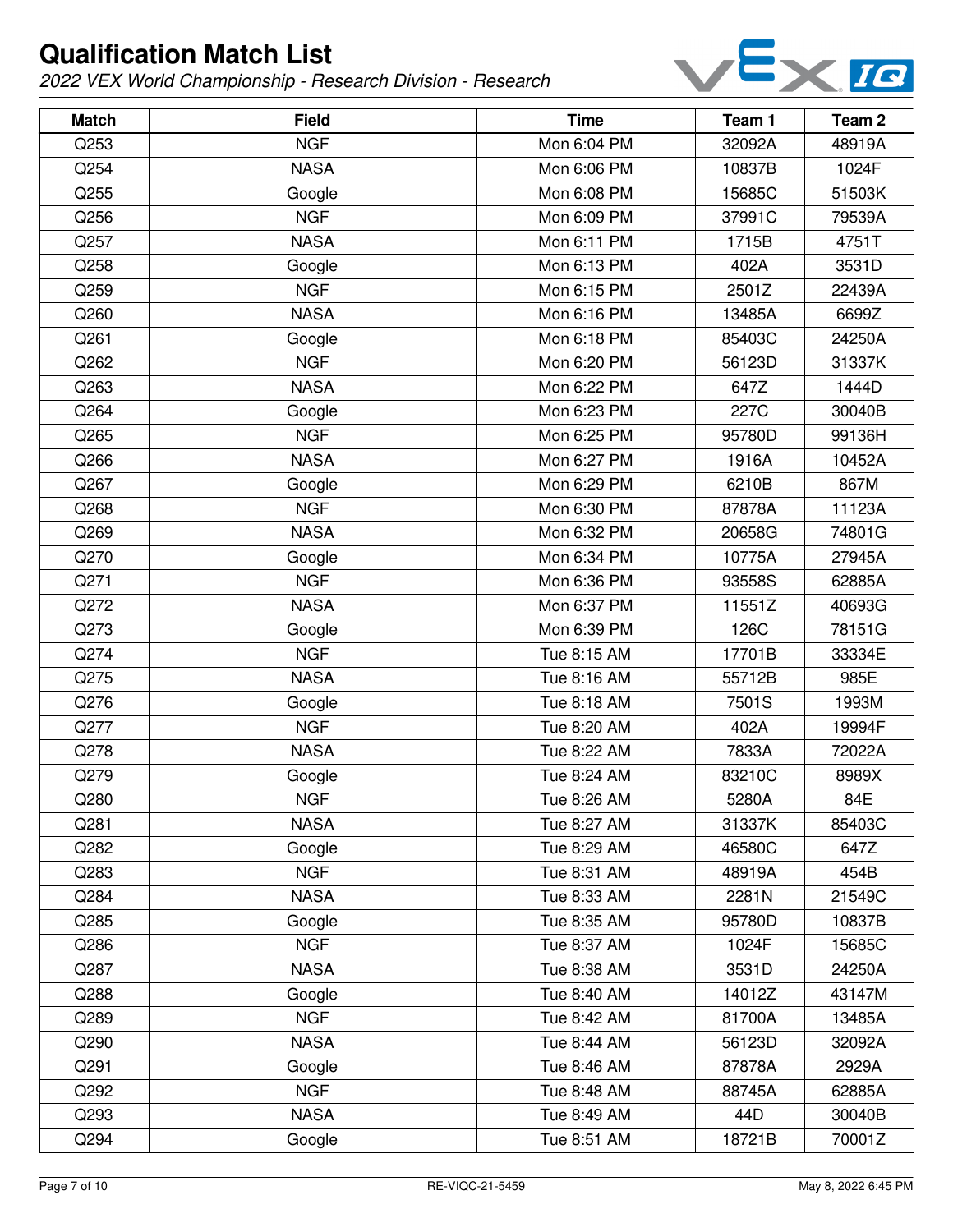

| <b>Match</b> | <b>Field</b> | <b>Time</b>  | Team 1 | Team 2 |
|--------------|--------------|--------------|--------|--------|
| Q295         | <b>NGF</b>   | Tue 8:53 AM  | 79539A | 1140M  |
| Q296         | <b>NASA</b>  | Tue 8:55 AM  | 50674G | 4751T  |
| Q297         | Google       | Tue 8:57 AM  | 35016A | 10546C |
| Q298         | <b>NGF</b>   | Tue 8:59 AM  | 1916A  | 227C   |
| Q299         | <b>NASA</b>  | Tue 9:00 AM  | 11551Z | 6441D  |
| Q300         | Google       | Tue 9:02 AM  | 20658G | 10173B |
| Q301         | <b>NGF</b>   | Tue 9:04 AM  | 6699Z  | 40693G |
| Q302         | <b>NASA</b>  | Tue 9:06 AM  | 99136H | 37991C |
| Q303         | Google       | Tue 9:08 AM  | 10452A | 66465E |
| Q304         | <b>NGF</b>   | Tue 9:10 AM  | 1444D  | 11450D |
| Q305         | <b>NASA</b>  | Tue 9:11 AM  | 74801G | 1715B  |
| Q306         | Google       | Tue 9:13 AM  | 51503K | 2501Z  |
| Q307         | <b>NGF</b>   | Tue 9:15 AM  | 11123A | 22439A |
| Q308         | <b>NASA</b>  | Tue 9:17 AM  | 11588F | 27945A |
| Q309         | Google       | Tue 9:19 AM  | 867M   | 93558S |
| Q310         | <b>NGF</b>   | Tue 9:21 AM  | 10999A | 10775A |
| Q311         | <b>NASA</b>  | Tue 9:22 AM  | 91000A | 126C   |
| Q312         | Google       | Tue 9:24 AM  | 78151G | 6210B  |
| Q313         | <b>NGF</b>   | Tue 9:26 AM  | 1024F  | 56123D |
| Q314         | <b>NASA</b>  | Tue 9:28 AM  | 5280A  | 48919A |
| Q315         | Google       | Tue 9:30 AM  | 87878A | 62885A |
| Q316         | <b>NGF</b>   | Tue 9:32 AM  | 647Z   | 7833A  |
| Q317         | <b>NASA</b>  | Tue 9:33 AM  | 81700A | 402A   |
| Q318         | Google       | Tue 9:35 AM  | 227C   | 10546C |
| Q319         | <b>NGF</b>   | Tue 9:37 AM  | 70001Z | 985E   |
| Q320         | <b>NASA</b>  | Tue 9:39 AM  | 50674G | 6699Z  |
| Q321         | Google       | Tue 9:41 AM  | 8989X  | 10173B |
| Q322         | <b>NGF</b>   | Tue 9:43 AM  | 72022A | 37991C |
| Q323         | <b>NASA</b>  | Tue 9:44 AM  | 43147M | 95780D |
| Q324         | Google       | Tue 9:46 AM  | 79539A | 21549C |
| Q325         | <b>NGF</b>   | Tue 9:48 AM  | 2501Z  | 31337K |
| Q326         | <b>NASA</b>  | Tue 9:50 AM  | 1715B  | 88745A |
| Q327         | Google       | Tue 9:52 AM  | 83210C | 51503K |
| Q328         | <b>NGF</b>   | Tue 9:54 AM  | 1916A  | 14012Z |
| Q329         | <b>NASA</b>  | Tue 9:55 AM  | 454B   | 7501S  |
| Q330         | Google       | Tue 9:57 AM  | 33334E | 24250A |
| Q331         | <b>NGF</b>   | Tue 9:59 AM  | 22439A | 126C   |
| Q332         | <b>NASA</b>  | Tue 10:01 AM | 99136H | 44D    |
| Q333         | Google       | Tue 10:03 AM | 93558S | 2281N  |
| Q334         | <b>NGF</b>   | Tue 10:05 AM | 40693G | 10837B |
| Q335         | <b>NASA</b>  | Tue 10:06 AM | 10452A | 84E    |
| Q336         | Google       | Tue 10:08 AM | 91000A | 19994F |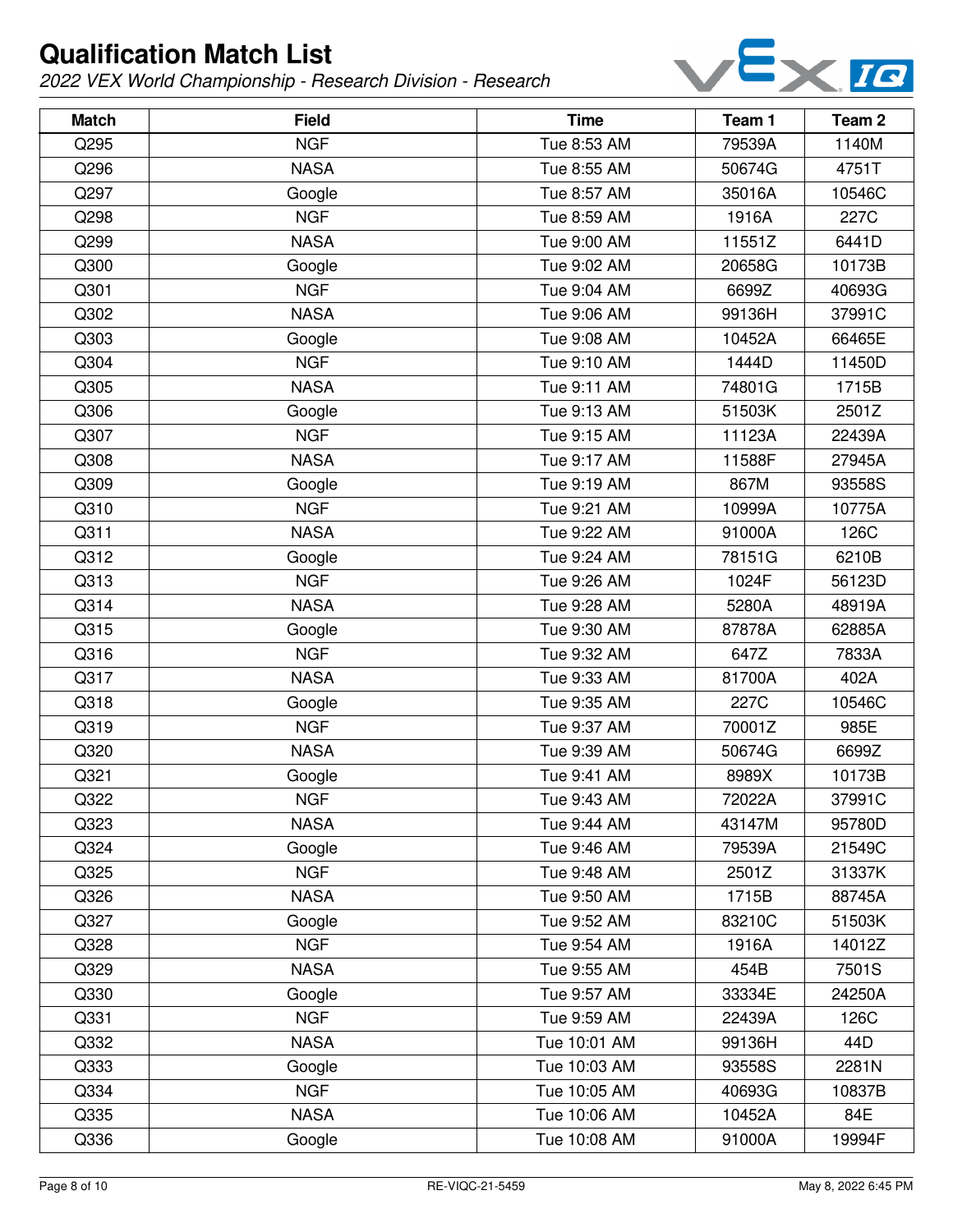

| <b>Match</b> | <b>Field</b> | <b>Time</b>  | Team 1 | Team <sub>2</sub> |
|--------------|--------------|--------------|--------|-------------------|
| Q337         | <b>NGF</b>   | Tue 10:10 AM | 18721B | 30040B            |
| Q338         | <b>NASA</b>  | Tue 10:12 AM | 13485A | 867M              |
| Q339         | Google       | Tue 10:14 AM | 11588F | 55712B            |
| Q340         | <b>NGF</b>   | Tue 10:16 AM | 6441D  | 11450D            |
| Q341         | <b>NASA</b>  | Tue 10:17 AM | 2929A  | 11551Z            |
| Q342         | Google       | Tue 10:19 AM | 85403C | 32092A            |
| Q343         | <b>NGF</b>   | Tue 10:21 AM | 1140M  | 17701B            |
| Q344         | <b>NASA</b>  | Tue 10:23 AM | 74801G | 3531D             |
| Q345         | Google       | Tue 10:25 AM | 35016A | 1993M             |
| Q346         | <b>NGF</b>   | Tue 10:27 AM | 10775A | 78151G            |
| Q347         | <b>NASA</b>  | Tue 10:28 AM | 10999A | 15685C            |
| Q348         | Google       | Tue 10:30 AM | 4751T  | 20658G            |
| Q349         | <b>NGF</b>   | Tue 10:32 AM | 6210B  | 46580C            |
| Q350         | <b>NASA</b>  | Tue 10:34 AM | 11123A | 66465E            |
| Q351         | Google       | Tue 10:36 AM | 27945A | 1444D             |
| Q352         | <b>NGF</b>   | Tue 10:38 AM | 37991C | 402A              |
| Q353         | <b>NASA</b>  | Tue 10:39 AM | 7501S  | 1715B             |
| Q354         | Google       | Tue 10:41 AM | 43147M | 83210C            |
| Q355         | <b>NGF</b>   | Tue 10:43 AM | 1024F  | 5280A             |
| Q356         | <b>NASA</b>  | Tue 10:45 AM | 21549C | 50674G            |
| Q357         | Google       | Tue 10:47 AM | 30040B | 72022A            |
| Q358         | <b>NGF</b>   | Tue 10:49 AM | 87878A | 1916A             |
| Q359         | <b>NASA</b>  | Tue 10:50 AM | 93558S | 99136H            |
| Q360         | Google       | Tue 10:52 AM | 6441D  | 48919A            |
| Q361         | <b>NGF</b>   | Tue 10:54 AM | 62885A | 2501Z             |
| Q362         | <b>NASA</b>  | Tue 10:56 AM | 8989X  | 7833A             |
| Q363         | Google       | Tue 10:58 AM | 88745A | 227C              |
| Q364         | <b>NGF</b>   | Tue 11:00 AM | 22439A | 985E              |
| Q365         | <b>NASA</b>  | Tue 11:01 AM | 1993M  | 10837B            |
| Q366         | Google       | Tue 11:03 AM | 19994F | 14012Z            |
| Q367         | <b>NGF</b>   | Tue 11:05 AM | 32092A | 35016A            |
| Q368         | <b>NASA</b>  | Tue 11:07 AM | 17701B | 56123D            |
| Q369         | Google       | Tue 11:09 AM | 51503K | 6210B             |
| Q370         | <b>NGF</b>   | Tue 11:11 AM | 24250A | 1444D             |
| Q371         | <b>NASA</b>  | Tue 11:12 AM | 84E    | 91000A            |
| Q372         | Google       | Tue 11:14 AM | 11450D | 10775A            |
| Q373         | <b>NGF</b>   | Tue 11:16 AM | 867M   | 454B              |
| Q374         | <b>NASA</b>  | Tue 11:18 AM | 27945A | 95780D            |
| Q375         | Google       | Tue 11:20 AM | 33334E | 13485A            |
| Q376         | <b>NGF</b>   | Tue 11:22 AM | 70001Z | 81700A            |
| Q377         | <b>NASA</b>  | Tue 11:23 AM | 66465E | 20658G            |
| Q378         | Google       | Tue 11:25 AM | 55712B | 44D               |